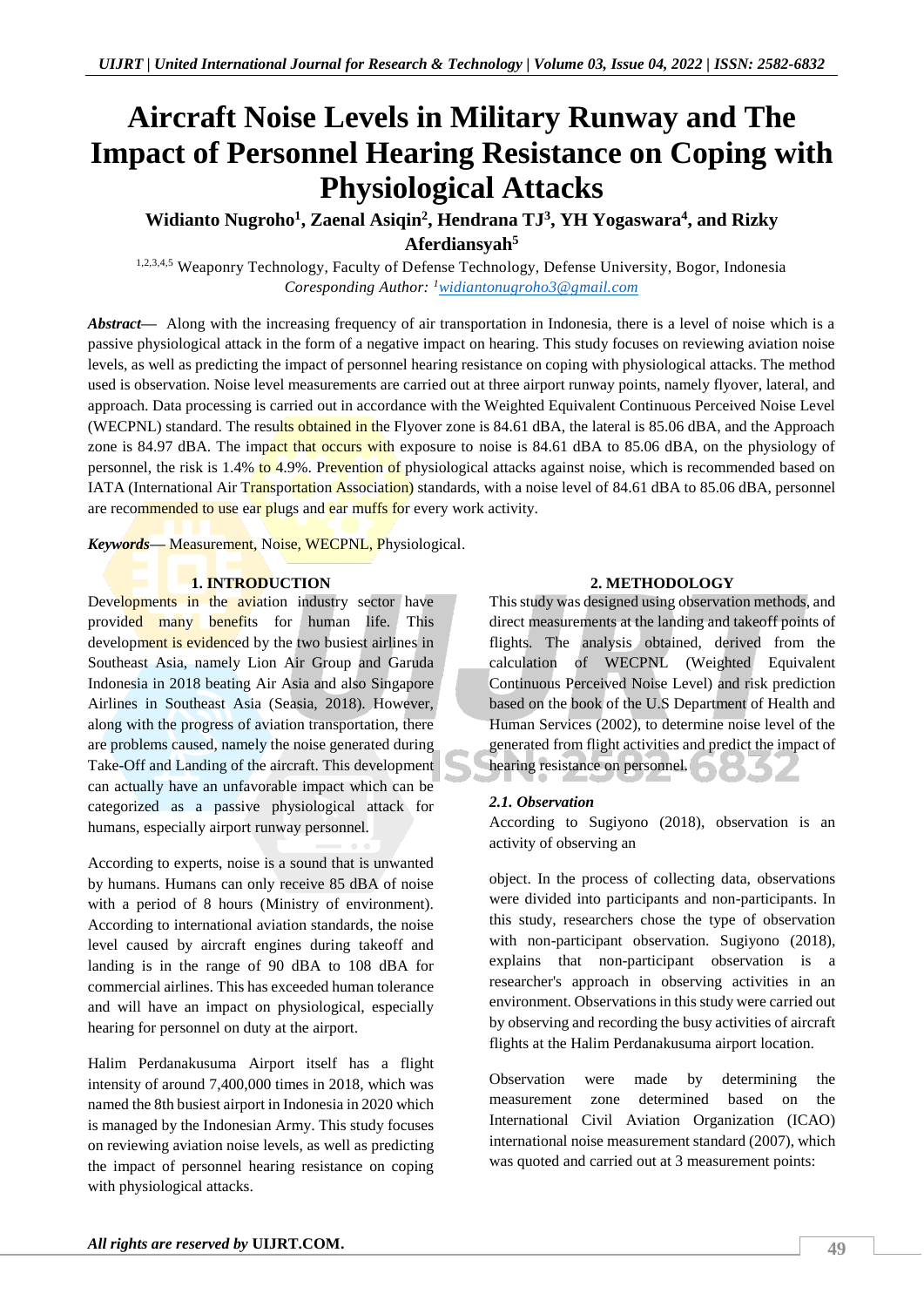- 1. Flyover reference point
- 2. Lateral full power point

3. Approach reference point, the description is as follows:



The location of the zone at Halim Perdanakusuma Airport is as follows:



*Figure 2.2: Flyover, lateral, and approach zone in Halim Perdanakusuma Airport. Source: Author.2020*

### *2.2 Measurement*

Measurement of noise in this research activity, using a Sound Level Meter (SLM) with units of decibels (dB) weighting A. Data collection is carried out according to local flight times.

The measurement time was carried out during 24-hour activities which were divided into day and night activities.

Daytime activities for 16 hours at intervals of 06.00 – 22.00 local time, and night activities for 8 hours at intervals of 22.00 – 06.00 local time. The Measurement Schedule is adjusted to the existing flight schedule according to the ongoing flight activities.

The noise level measurement has a measuring distance of 50m from the runway. Determination of measurement points using the grid method, namely with regular points.

### *2.3 Data processing*

The noise calculation method used in this study is the Weighted Equivalent Continuous Perceived Noise Level (WECPNL) method. According to Kem.MenHub No.13, 2010, this method is also based on the standards of the International Civil Aviation Organization (ICAO). The calculation to measure the average flight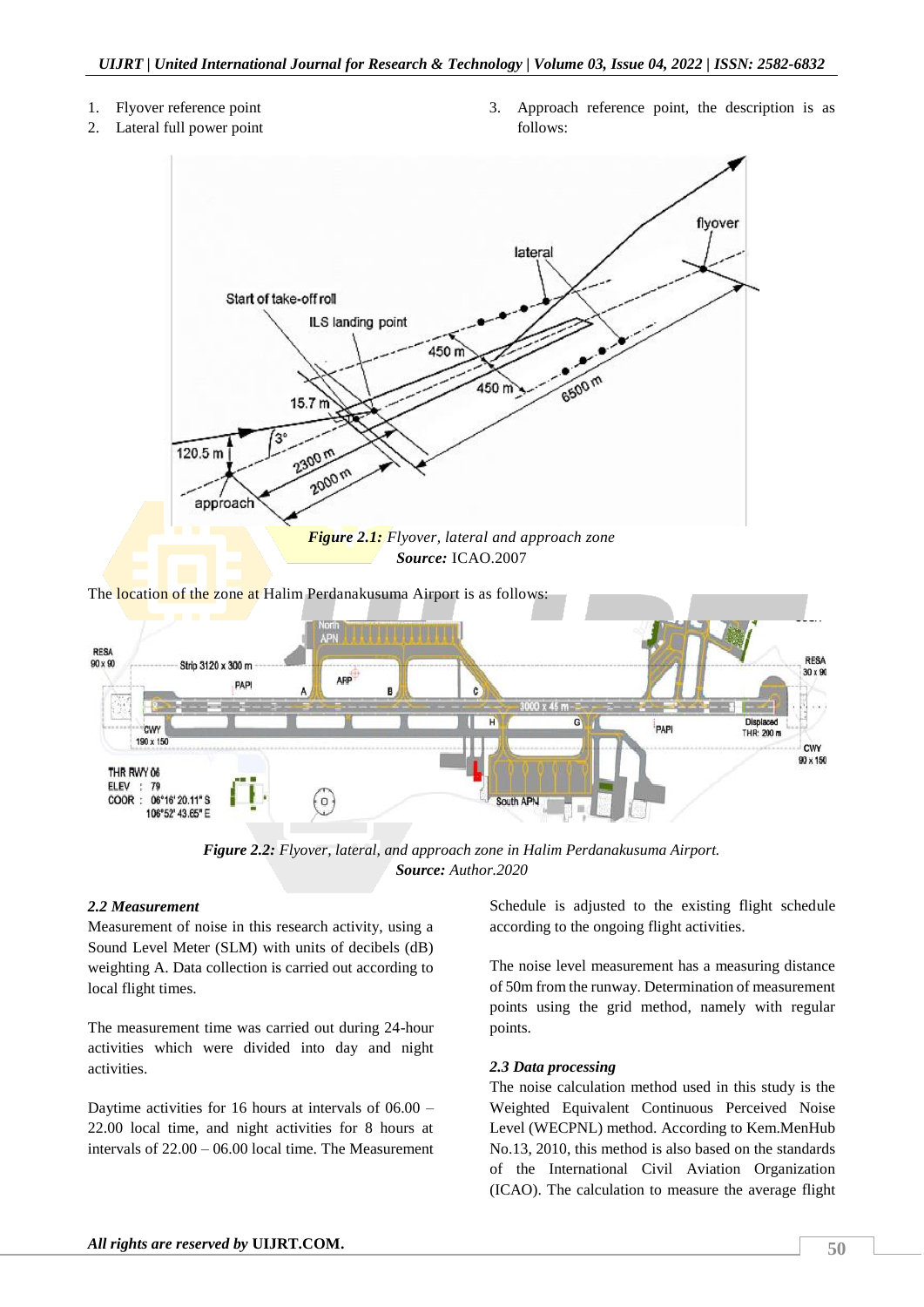noise at each point is formulated in equation (1) as follows:

$$
dB\left(A\right)=10\;log\left[\frac{10^{\frac{L1}{10}}+10^{\frac{L2}{10}}+10^{\frac{L3}{10}}+\ldots+10^{\frac{Ln}{10}}}{n}\right] \tag{1}
$$

Where:

 $dB(A)$ : Average noise intensity. L : Noise value at the time of aircraft movement. n : Number of arrivals and

departures of aircraft 24 hours.

Then to determine the flight frequency at the airport formulate equation (2) as follows:

$$
N = N_2 + 3N_3 + 10 (N_1 + N_4)
$$
 (2)

From equations (1) and (2) we get the WECPNL calculation to determine the noise index:

### **WECPNL** = dB (A) + 10  $\log N - 27$  (3)

Where:

N: Number of arrivals and departures in 24 hours in different time weights.

dB (A): The average decibel value of the peak of the aircraft's busyness within 24hours

- N1: Number of arrivals and departures of aircraft from hours 00.00 – 07.00 WIB
- N2: Number of arrivals and departures of aircraft from hours 07.00 – 19.00 WIB
- N3: Number of arrivals and departures of aircraft from hours 19.00 – 22.00 WIB
- N4: Number of arrivals and departures of aircraft from hours 22.00 – 00.00 WIB

### **3. RESULT AND DISCUSSISONS**

### *3.1 Noise level in 3 zone*

Flight traffic data obtained based on field observations and measurements made at 3 measurement points: 1) Flyover reference point, 2) Roll away runway, namely lateral full power point 3) Approach reference point, focused on measuring flight landing and takeoff activities, as follows:



*Figure 3.1: Noise level in Flyover zone Source: Author.2020*

Based on the diagram above, it is the result of measuring the noise level at the flyover reference point zone. The results obtained a sample of 59 flights ranging from 7.25 to 22.50 local time. It was found that the noise level ranged from 86 dBA to 96.6 dBA. The average noise level obtained is 91.94 dBA. Based on the results of observations made, variations in noise levels occur due to differences in measurement time, the type of aircraft engine used. The lowest noise level is 86 dBA, caused by the movement of the ATR-72,700 type aircraft, while the highest noise level is caused by the movement of the A320-214 type aircraft. At the measurement location, there is no interference by other noise sources. This is because the measurement location is above the flight area and is only 50m from the runway.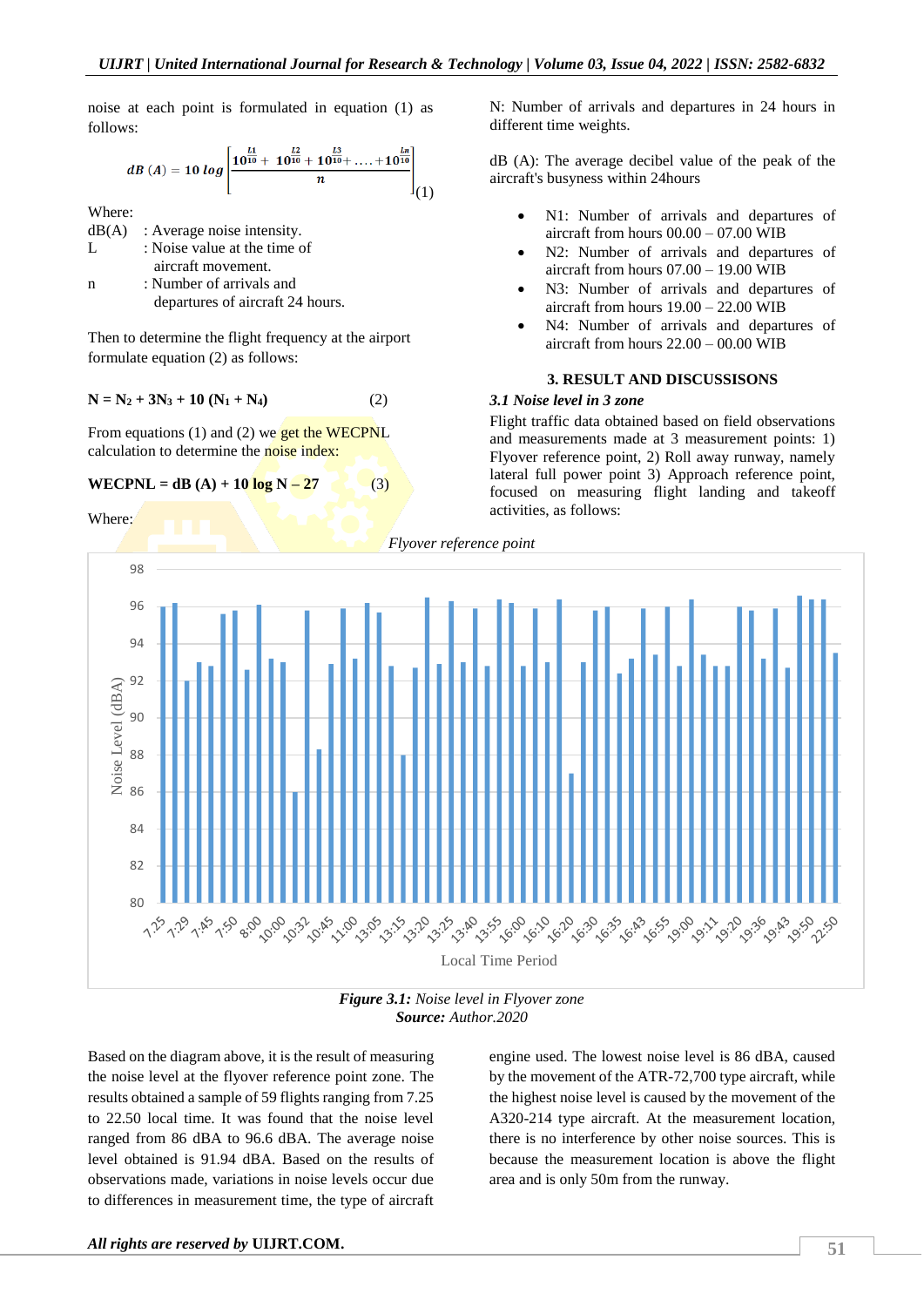

*Source: Author.2020*

The diagram above is the result of measuring the noise level in the lateral full power point zone. Measurements are made at a distance of 50 meters from the flight runway so that there is no other noise interference that interferes with measurement activities. The results obtained in the form of a sample of 50 flights ranging from 7.01 to 20.00 local time. It was found that the noise level ranged from 87.2 dBA which occurred at 8.40 to

10.35 local time. Meanwhile, the highest noise level data is 97.2 dBA which occurs in each measurement session in the morning, afternoon, and evening. The measurement results obtained an average of 92.33 dBA, or 0.39 dBA higher than the average noise level of the reference point flyover zone.



*Figure 3.3:* Noise level in Approach *Source:* Author.2020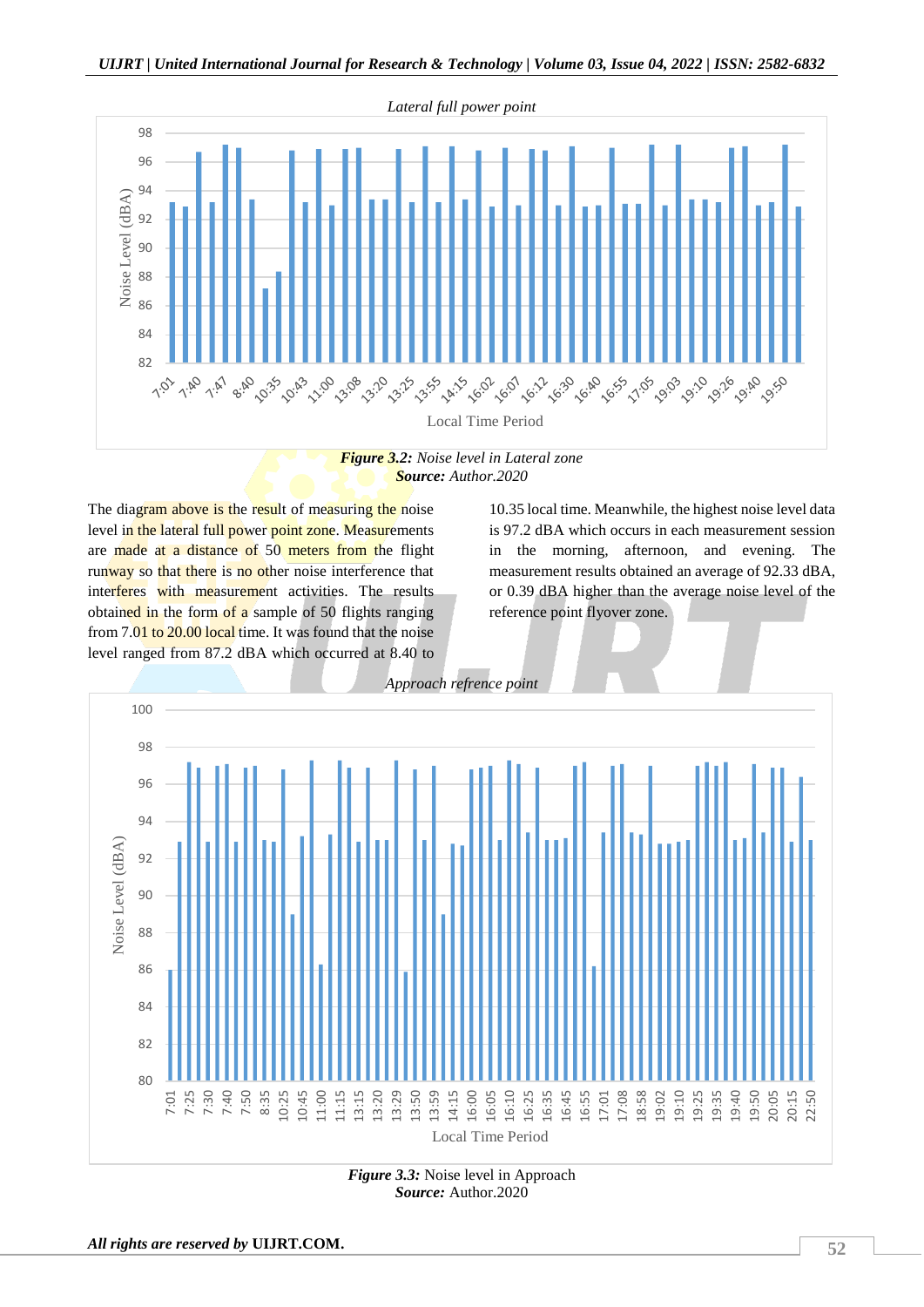The diagram above is the result of measuring the noise level in the Approach reference point zone. Measurements are made at a distance of 50 meters from the flight runway so that there is no other noise interference that interferes with measurement activities. The results obtained in the form of a sample of 69 measurement data in the time range 7.01 to 22.50 local time. The range of noise levels was 86 dBA which occurred at 7.01, 11.00, 13.40, and 17.00 local time. While the range of the highest noise level is 97.3 dBA which occurs in each measurement session, namely morning, afternoon, and night. The results of the measurements carried out obtained an average of 92.37

dBA. The results of observations made, observed variations in the noise level obtained, are influenced by the type of aircraft observed. With an average of 92.37, making the approach zone the measurement zone with the highest noise level of the three previous measurement points.

### *3.2 WECPNL noise level coverage*

When compared to the international standard CASR (Civil Aviation Safety Regulations) (2017), it says that the maximum noise level on an airplane is not allowed to be more than 108 dBA. The noise data obtained, and processed using the WECPNL method, are:

| Zone           | <b>Number of Flights</b> |               | <b>Daytime</b> | <b>Night</b> | Day and Night time | Average | Index | <b>WECPNL</b> |
|----------------|--------------------------|---------------|----------------|--------------|--------------------|---------|-------|---------------|
|                | n                        | N             |                | <b>Time</b>  |                    |         |       |               |
|                | Sample                   | <b>WECPNL</b> |                |              |                    |         |       |               |
| <b>Flyover</b> | 59                       | 490           | 91.98          | 91.74        | 91.94              | 92.21   | 84.16 | 84.61         |
| Lateral        | 50                       | 414           | 92.52          | 91.14        | 92.33              |         | 84.55 | 85.06         |
| Approach       | 70                       | 558           | 92.25          | 92.94        | 92.37              |         | 84.58 | 84.97         |

*Table 3.1: Noise level coverage*

*Source: Author.2020*

Based on the data above, when taking off and landing in the flyover, lateral and airport approach zones. The noise level of flight activities at Halim Perdanakusumah Airport obtained by the author tends to be lower, namely 84.61 dBA to 85.06 dBA (WECPNL) with an average difference of  $22.4 - 23.39$  dBA or has a difference of 20.7% to 21.65% compared to the standard. This illustrates that the average flight noise level at the airport is below the applicable standard threshold. When compared with the standard applied by the Ministry of Manpower No. 51, concerning the Noise Threshold Value (NAB), the values found in the workplace of 84.61 dBA to 85.06 dBA, can only be accepted by humans or field personnel for 4 hours / day. If based on the number of working hours applied is 8 hours/day, it is 50% above the safe category for personnel.

Based on research conducted by Khaki & Forouhid (2014), with similar research measurements were made at the Tehran Imam Khomeini International Airport (IKIA) in the city of Tehran, it was written that the noise level obtained around the airport area varied from 65 dBA to 80 dBA with the same standard. applicable in Iran which allows noise levels for commercial areas for personnel of 45 dBA to 65 dBA only. However,

according to research conducted by Vogiatzis & Remy (2014) at Alikarnassos airport in Greece with similar research, it is said that the noise level data obtained from measurements in the airport area on the Takeoff runway are 27.7 dBA to 103.1 dBA at the closest point, and 39.3 dBA. dBA to 97.1 dBA at the farthest measurement point. Meanwhile, according to research conducted by Joshi, (2017) with similar research with a case study at Chhatrapati Shivaji Maharaj International airport in Mumbai, India, said that the data on daytime noise levels (LS) obtained was 70 dBA to 75 dBA with measuring distance as far as 400 meters from the airport. While the results of measurements at night obtained noise level data of 60 dBA to 70 dBA with a measurement distance of 1Km from the airport.

### *3.3 Estimated of Risk*

To overcome the physiological disturbances that come from noise, in the literature obtained in research, according to the book Murphy, US Department of Health and Human Services, (2002) Estimated risk of hearing resistance to physiological attacks based on age and duration of noise exposure, listed in table 3.2 as following:

*Table 3.2: Estimated risk for hearing loss by age and duration of exposure*

| Average (dBA) | 5 to 10 years exposure |              |              |              |  |  |
|---------------|------------------------|--------------|--------------|--------------|--|--|
|               | Age                    |              |              |              |  |  |
|               | 30 Years old           | 40 Years old | 50 Years old | 60 Years old |  |  |
|               | Risk(%)                | Risk(%)      | Risk(%)      | Risk(%)      |  |  |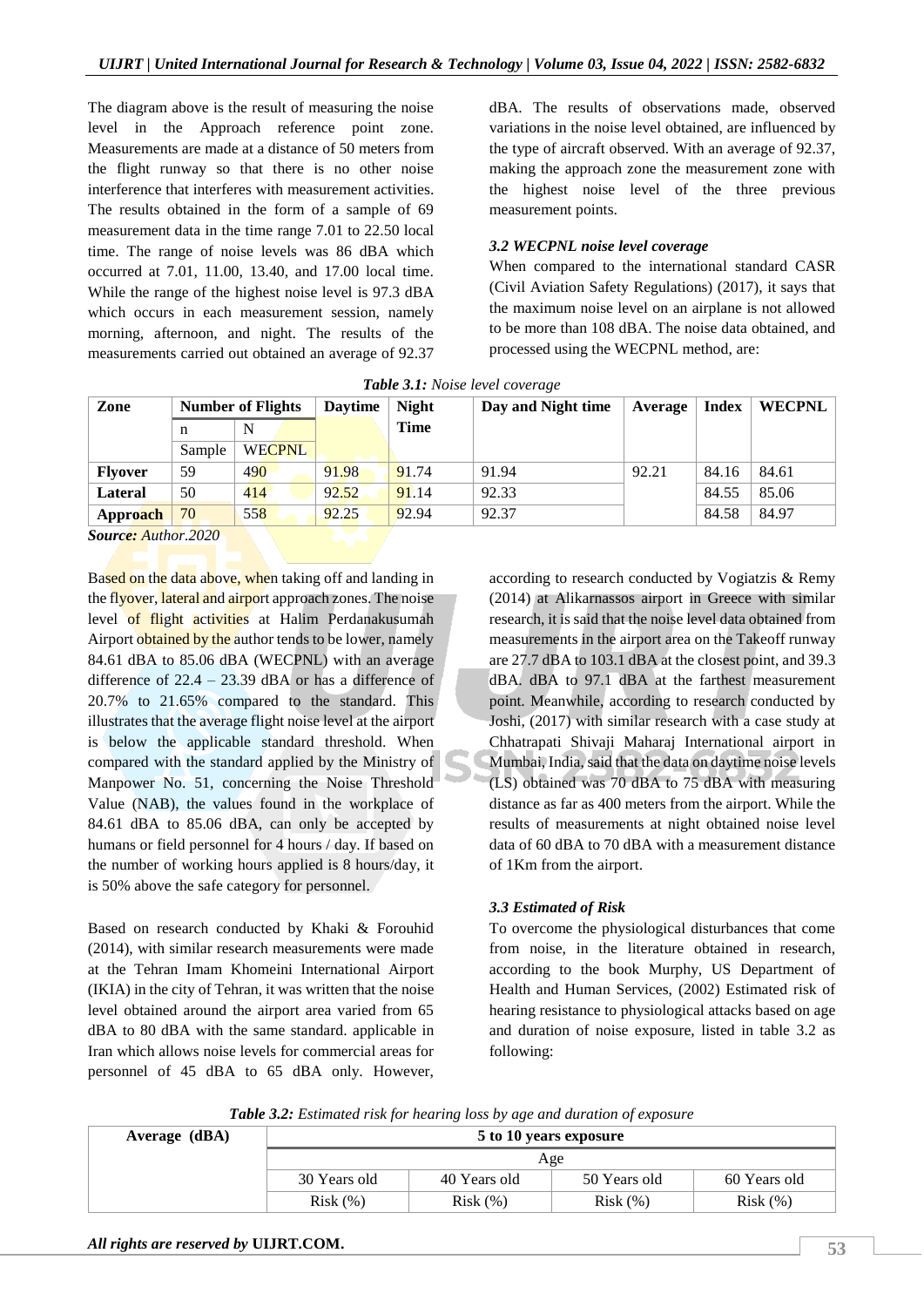| 90 |                             | 07   | 14.3 | 15.9 |  |  |
|----|-----------------------------|------|------|------|--|--|
| 85 |                             | 2.6  |      | 1 C  |  |  |
| 80 | ∩າ                          | 0.4  | 0.6  |      |  |  |
|    | More than 10 years exposure |      |      |      |  |  |
| 90 | 10.3                        | 17.5 | 24.1 | 24.7 |  |  |
| 85 | 2.3                         |      |      |      |  |  |
| 80 |                             |      |      |      |  |  |

*Source: Murphy.2002*

Table 3.2 above shows the risk of hearing loss experienced by field personnel based on age and duration of exposure with noise intensity in the range of 80 to 90 dBA. At the age of 30 years with exposure less than 10 years, is the smallest risk that humans can experience. While the age of 60 years with noise exposure more than 10 years, is the risk of causing hearing loss is the highest. In dealing with physiological attacks on personnel, when referring to the IATA (International Air Transportation Association), countermeasures against physiological attacks in the form of noise are divided into 4, namely:

- 1. Intensity 150  $dB(A)$ , hazardous area and should be avoided
- 2. Intensity  $135-150$  dB (A), exposed individuals need to wear ear protection (earmuffs and earplugs)
- 3. Intensity 115-135 dB (A), overcome by wearing earmuffs in every work activity
- 4. Intensity  $100 115$  dB (A), overcome by wearing earplugs in every work activity

### **4. CONCLUSION**

Based on the results of the study, the overall flight noise level obtained was 92.21 dBA. The adjustment for the WECPNL calculation in the Flyover reference point zone is 84.61 dBA, the roll away platform is the lateral full power point of 85.06 dBA, and the Approach reference point zone is 84.97 dBA.

The impact that occurs with noise exposure is 84.61 dBA to 85.06 dBA, on the physiology of personnel, the risk is 1.4% to 4.9%. Prevention of physiological attacks against noise, which is recommended based on IATA (International Air Transportation.

Association) standards, with a noise level of 84.61 dBA to 85.06 dBA, personnel are recommended to use ear plugs and ear muffs for every work activity.

Suggestions, further studies are needed related to surveys on the number of personnel who are actively working in the field, and the actual duration of work for each shift.

### **ACKNOWLEDGEMENTS**

The author would like to thank for all stakeholder in Angkasa Pura and Techniques Faculty of the Nasional University for their facilitation in team formation, data search, and encouragement to publish this paper.

### **REFERENCES**

- [1] (SNI), S. N. I. Pengukuran Intensitas Kebisingan di Tempat Kerja. , Pub. L. No. ICS 13.140 (2009).
- [2] A. Alkaabi, K. (2017). Studying the Effects of Aircraft Noise Around Abu Dhabi International Airport, UAE on the Surrounding Residential and Work Places. Civil Engineering and Urban Planning: An International Journal (CiVEJ), 4(2), 59–78. https://doi.org/10.5121/civej.2017.4205
- [3] Asadi, S. S., Sambaturu, S. B., Koppula, R., Hari Chandana, L., & Raju, M. V. (2017). Analysis of noise quality for environmental management: A model study from telangana state. International Journal of Civil Engineering and Technology .Scopus Indexed, 8(3), 824–830.
- [4] Civil Aviation Safety Regulations (2017) AIRCRAFT TYPE AND AIRWORTHINESS  $\mathcal{L} = \mathcal{C}$ CERTIFICATIONS.
- [5] Dr. Clark, C. (2015). Aircraft noise effects on health Prepared for the Airports Commission. Journal Medicine, (May).
- [6] Fleuti, Emanuel, I. (2016). Airport air quality. In Air & Space Europe (Vol. 3). https://doi.org/10.1016/s1290-0958(01)90012-7
- [7] International Civil Aviation Organization (ICAO). Review of noise abatement procedure research & development and implementation results. , (2007).
- [8] Joshi, M. S. P. (2017). A Study on Noise Mapping & Modeling. International Journal of Engineering Research and Reviews, 5(1), 7–13. https://doi.org/2348-697X
- [9] Kamal Mahmood, A., & Riyadh Mahmoud, R. (2018). Study and Evaluation of Noise Pollution in Kut Technical Institute Using Gis System. International Journal of Civil Engineering and Technology. Scopus Indexed, 9(11), 1573–1584.
- [10] Kem.MenHub. Batas Kawasan Kebisingan Disekitar Bandara. , Pub. L. No. KM.13/2010, 10 (2010).